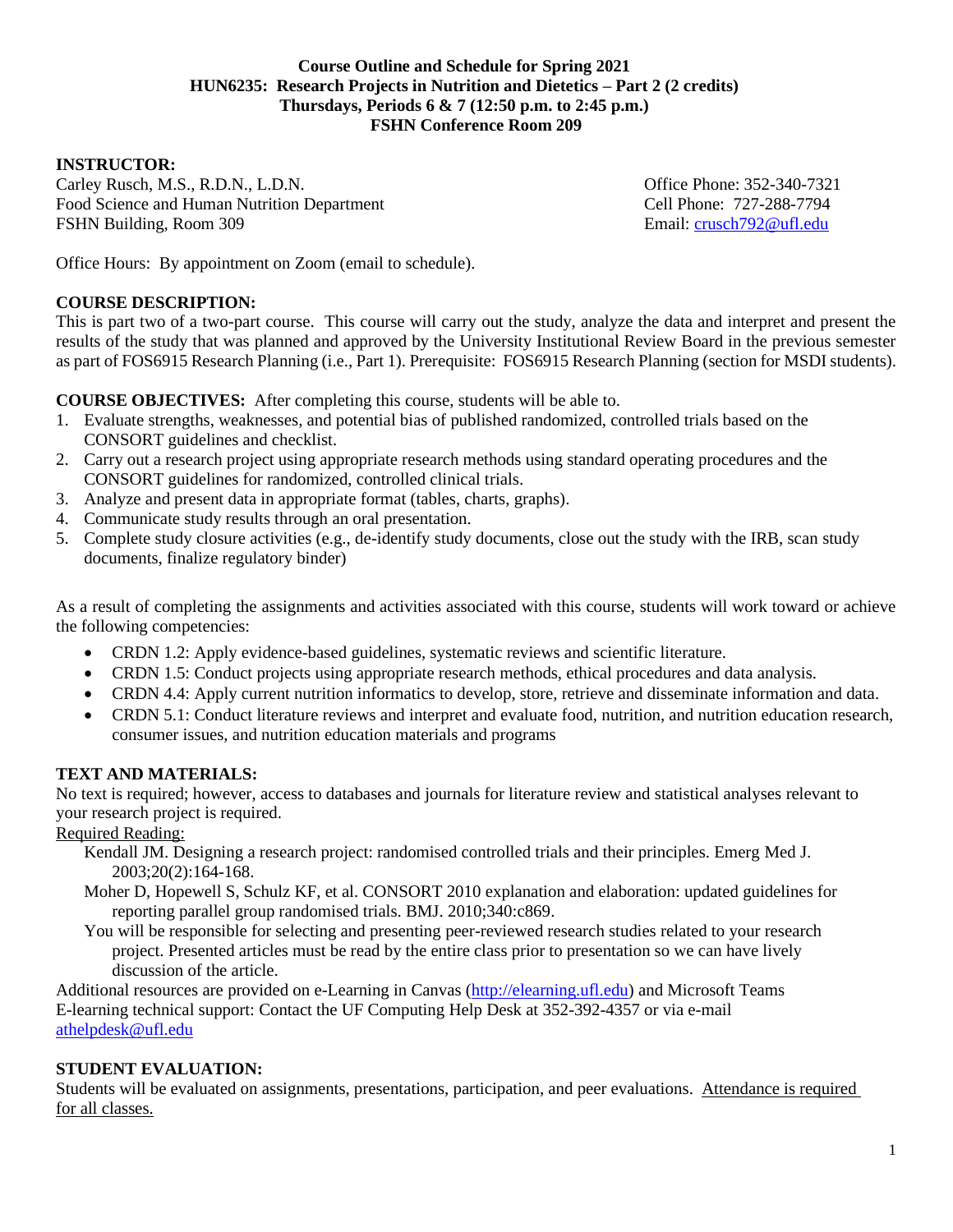# **ATTENDANCE AND MAKE-UP WORK:**

Requirements for class attendance and make-up exams, assignments and other work are consistent with university policies that can be found at:<https://catalog.ufl.edu/UGRD/academic-regulations/attendance-policies/>

# **ASSIGNMENTS:**

- **Article presentation.** Search PubMed and select a relevant peer-reviewed article to present. The article should be a randomized, controlled clinical trial related to your research topic, if possible, or another nutritionrelated topic. Email your article to the class 48 hours prior to presentation. Present the study hypothesis and methods. Briefly present the study results. Show major tables or graphs from the paper instead of summarizing the findings in a bullet list. Evaluate strengths, weaknesses, and potential bias of the trial based on the 2010 CONSORT guidelines and checklist. Discuss what was done well and what was missing from the report. How might this have biased the authors' findings? All students are expected to read each article prior to coming to class and help discuss the article.
- **Written standard operating procedures (SOP's) for carrying out the study and quality assurance (QA) forms for checking procedures and data entry.** As a group, write step-by-step directions for recruiting participants, conducting the research, and "cleaning up" your data. Scripts for what to say to participants may also be prepared to maintain consistency among study investigators. Using these scripts, we will role play interactions with pretend participants. Prepare QA checklists to use after a visit to confirm that data were entered correctly and that all required paperwork has been completed.
- **PowerPoint presentation of your study results.** As a group, put together a presentation of your study. Include an introduction, brief review of literature, study hypothesis or purpose, aims, methods, results (presented in appropriate format), summary, limitations, conclusions, practice points, and references.
- **Peer teamwork evaluations.** At the mid-point and end of the semester you will evaluate your peers who are helping with your research project.
- **Study closure activities.** At the conclusion of the study complete all activities related to closing an Institutional Review Board (IRB) approved study (i.e., de-identify and scan study documents, complete IRB study closure documents, and finalize the regulatory binder.
- **Class attendance and participation.** Attendance is expected/required for all classes. You will score your attendance/participation using the included rubric. The instructor will then use that information to assign a final score.

| <b>GRADING:</b>                                                                                                                   | <b>Points</b>       |
|-----------------------------------------------------------------------------------------------------------------------------------|---------------------|
| Article presentation                                                                                                              | 15                  |
| Written SOP's and QA forms                                                                                                        | 15                  |
| PowerPoint presentation of your study results                                                                                     | 30                  |
| Peer teamwork evaluations                                                                                                         |                     |
| Mid-point evaluation                                                                                                              | 10                  |
| Final evaluation                                                                                                                  | 10                  |
| Complete study closure procedures                                                                                                 | 10                  |
| Attendance and participation                                                                                                      | 10                  |
|                                                                                                                                   | <b>Total</b><br>100 |
| $A = 100-94.0$ ; $A = 94.0-90.0$ ; $B = 90.0-87.0$ ; $B = 87.0-84.0$ ; $B = 84.0-80.0$ ; $C = 80.0-77.0$ ; $C = 77.0-74.0$ ; etc. |                     |

**Grades and Grade Points:** For information on current UF policies for assigning grade points, see <https://catalog.ufl.edu/UGRD/academic-regulations/grades-grading-policies/>

**Online Course Evaluation Process:** Student assessment of instruction is an important part of efforts to improve teaching and learning. At the end of the semester, students are expected to provide feedback on the quality of instruction in this course using a standard set of university and college criteria. Students are expected to provide professional and respectful feedback on the quality of instruction in this course by completing course evaluations online via GatorEvals. Guidance on how to give feedback in a professional and respectful manner is available at: [https://gatorevals.aa.ufl.edu/students/.](https://gatorevals.aa.ufl.edu/students/) Students will be notified when the evaluation period opens and can complete evaluations through the email they receive from GatorEvals, in their Canvas course menu under GatorEvals, or via [https://ufl.bluera.com/ufl/.](https://ufl.bluera.com/ufl/) Summaries of course evaluation results are available to students at: [https://gatorevals.aa.ufl.edu/public-results/.](https://gatorevals.aa.ufl.edu/public-results/)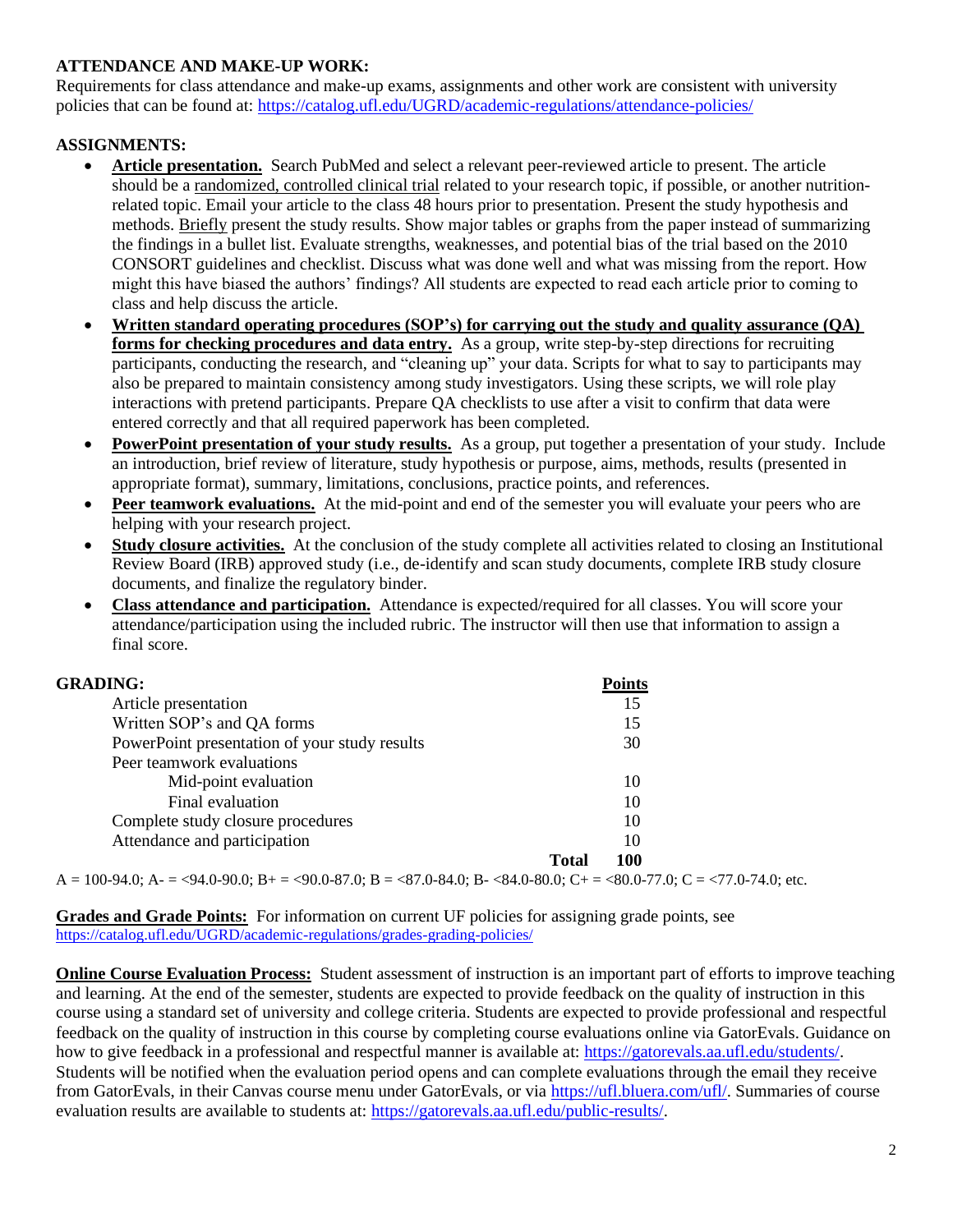# **Tentative Course Schedule**

| <b>DATE</b> |                | <b>TOPIC</b>                                                                   |
|-------------|----------------|--------------------------------------------------------------------------------|
| January     | 6              | Review course syllabus                                                         |
|             |                | Review submitted IRB paperwork                                                 |
|             |                | Discuss study standard operating procedures (SOP's) and quality assurance (QA) |
|             |                | Discuss timeline for initiation of Institutional Review Board (IRB)-approved   |
|             |                | study/studies                                                                  |
|             | 13             | Discuss the regulatory binder and deviation and adverse event (AE) tables      |
|             |                | Update study progress                                                          |
|             |                | SOP's and QA form due                                                          |
|             |                | Read assigned articles on randomized, controlled trials (RCT's)                |
|             |                | Begin study if IRB has approved study                                          |
|             | 20             | Update study progress/class workday                                            |
|             | 27             | Update study progress and RCT article presentation and discussion #1           |
| February    | $\mathfrak{Z}$ | Update study progress and RCT article presentation and discussion #2           |
|             | 10             | Update study progress and RCT article presentation and discussion #3           |
|             | 17             | Update study progress/class workday                                            |
|             | 24             | Update study progress/class workday                                            |
| March       | 3              | Update study progress/class workday                                            |
|             |                | Mid-point peer teamwork evaluations are due (Canvas).                          |
|             | 10             | <b>SPRING BREAK-NO CLASS</b>                                                   |
|             | 17             | Update study progress                                                          |
|             |                | Discuss data entry/coding/QA and statistical analyses                          |
|             | 24             | Discuss data analyses, tables and figures                                      |
|             | 31             | Discuss data analyses, tables and figures                                      |
|             |                | Complete preliminary analysis on primary outcome                               |
|             |                | Upload first draft of tables and figures (Microsoft Teams) 24 hours before     |
|             |                | class begins                                                                   |
| April       | $\tau$         | Presentation of data tables and figures                                        |
|             | 14             | Presentation of first draft of PowerPoint with study results (i.e., seminar)   |
|             |                | Discuss study closure procedures                                               |
|             |                | Upload seminar slides (Microsoft Teams) 24 hours before class begins           |
|             | 21             | <b>READING DAY - NO CLASS</b>                                                  |
|             |                | <b>Course/instructor evaluations (link to evaluations on Canvas)</b>           |
|             |                | Final peer teamwork evaluations (Canvas)                                       |
|             |                | <b>Attendance/Participation Rubric (Canvas)</b>                                |
|             |                | <b>Study closure materials due (Canvas)</b>                                    |
| Final       | 29             | PowerPoint presentation of the study with invited guests (see rubric)          |
| Exam        | 10             | <b>Final PowerPoint presentation due (Canvas)</b>                              |
| Period:     | a.m.           |                                                                                |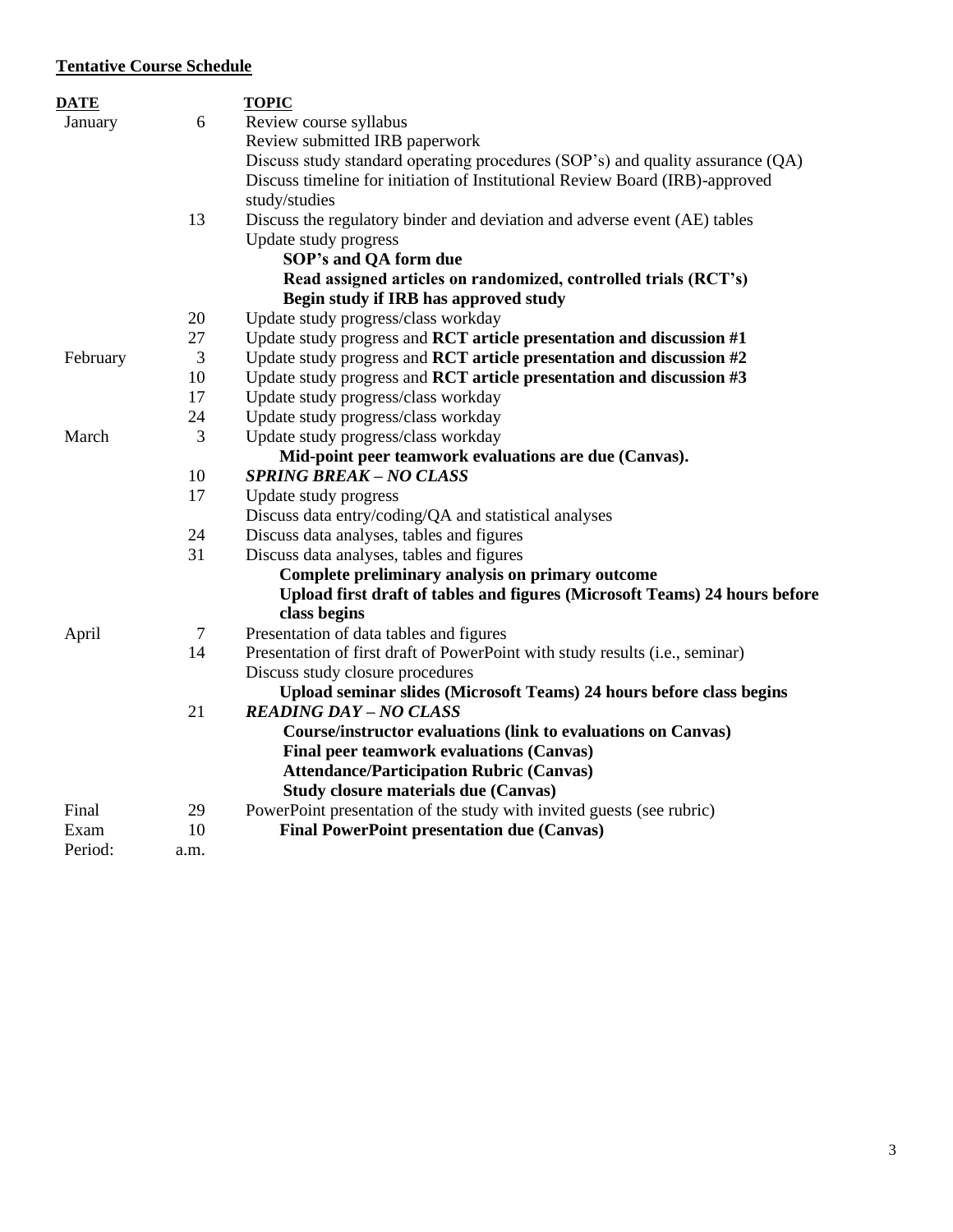#### **GRADING RUBRICS:**

#### **Article presentation**: You will receive the full 15 points if

|                                                                                                | <b>Points</b> |
|------------------------------------------------------------------------------------------------|---------------|
| 1. the article is emailed to class 2 days prior to presentation.                               |               |
| 2. the article is a randomized, controlled clinical trial.                                     |               |
| 3. major findings of the article are presented using the graphs and tables from the paper.     |               |
| 4. evaluate strengths, weaknesses, and potential bias based on the 2010 CONSORT guidelines and |               |
| checklist.                                                                                     |               |

# **Study standard operating procedures (SOP's) and QA forms:** You will receive the full 15 points if

|                                                                                                | <b>Points</b> |
|------------------------------------------------------------------------------------------------|---------------|
| 1. Step-by-step directions comply with IRB approved documents.                                 |               |
| 2. Steps are logical and cover all aspects of the study.                                       |               |
| 3. QA forms capture all aspects of the study procedures where human error could be introduced. |               |

#### **PowerPoint presentation of your study:** You will receive the full 30 points if the

|                                                                                                          | <b>Points</b> |
|----------------------------------------------------------------------------------------------------------|---------------|
| 1. data are presented in such a way that they specifically address/answer the specific aims/study        |               |
| questions.                                                                                               |               |
| 2. data are presented in the appropriate format (line graph vs. bar graph vs. table).                    |               |
| 3. tables and figures are formatted in the appropriate style required by the Journal of Academy of       |               |
| Nutrition and Dietetics.                                                                                 |               |
| 4. table titles and footnotes and figure legends are appropriate (e.g., define abbreviations, describe   |               |
| statistics) and easy to understand.                                                                      |               |
| 5. presentation includes an introduction, brief review of literature, study hypothesis or purpose, aims, | 10            |
| methods, results, summary, limitations, conclusions, practice points, and references.                    |               |

**Peer teamwork evaluations:** Your grade will be determined by your peers (i.e., the average score from your peers) and scored as follows:

| Peer being evaluated:                                                                   | <b>Possible</b> | <b>Assigned</b> |
|-----------------------------------------------------------------------------------------|-----------------|-----------------|
| (initials)<br>by:                                                                       | <b>Points</b>   | <b>Points</b>   |
| <b>Communication</b> – communicates effectively and in a timely manner                  | 2               |                 |
| $(0=$ not effective or timely, 2=very effective or timely)                              |                 |                 |
| Attendance – has attended all planning and preparation meetings and has been            |                 |                 |
| on time                                                                                 | 2               |                 |
| (0=very poor attendance and always late, 2=great attendance and on time)                |                 |                 |
| <b>Responsibility</b> – has assumed equal responsibility for their share of the project |                 |                 |
| $(0=$ others have had to assume these responsibilities, 4=completed their share of      | 4               |                 |
| the responsibilities)                                                                   |                 |                 |
| Attitude – has maintained a positive attitude during the project                        | 2               |                 |
| $(0=$ very poor attitude, 2=very positive attitude)                                     |                 |                 |
| <b>Total</b>                                                                            | 10              |                 |
| <b>Comments</b>                                                                         |                 |                 |
|                                                                                         |                 |                 |

# **Study closure activities:** You will receive the full 10 points if

|                                                                                         | Points |
|-----------------------------------------------------------------------------------------|--------|
| 1. Study materials are de-identified and scanned.                                       |        |
| 2. IRB study closure documents are completed.                                           |        |
| 3. The regulatory binder and all study materials are organized and submitted on Canvas. |        |

 $\overline{\phantom{a}}$  . The contract of  $\overline{\phantom{a}}$  ,  $\overline{\phantom{a}}$  ,  $\overline{\phantom{a}}$  ,  $\overline{\phantom{a}}$  ,  $\overline{\phantom{a}}$  ,  $\overline{\phantom{a}}$  ,  $\overline{\phantom{a}}$  ,  $\overline{\phantom{a}}$  ,  $\overline{\phantom{a}}$  ,  $\overline{\phantom{a}}$  ,  $\overline{\phantom{a}}$  ,  $\overline{\phantom{a}}$  ,  $\overline{\phantom{a}}$  ,  $\overline{\phantom{a$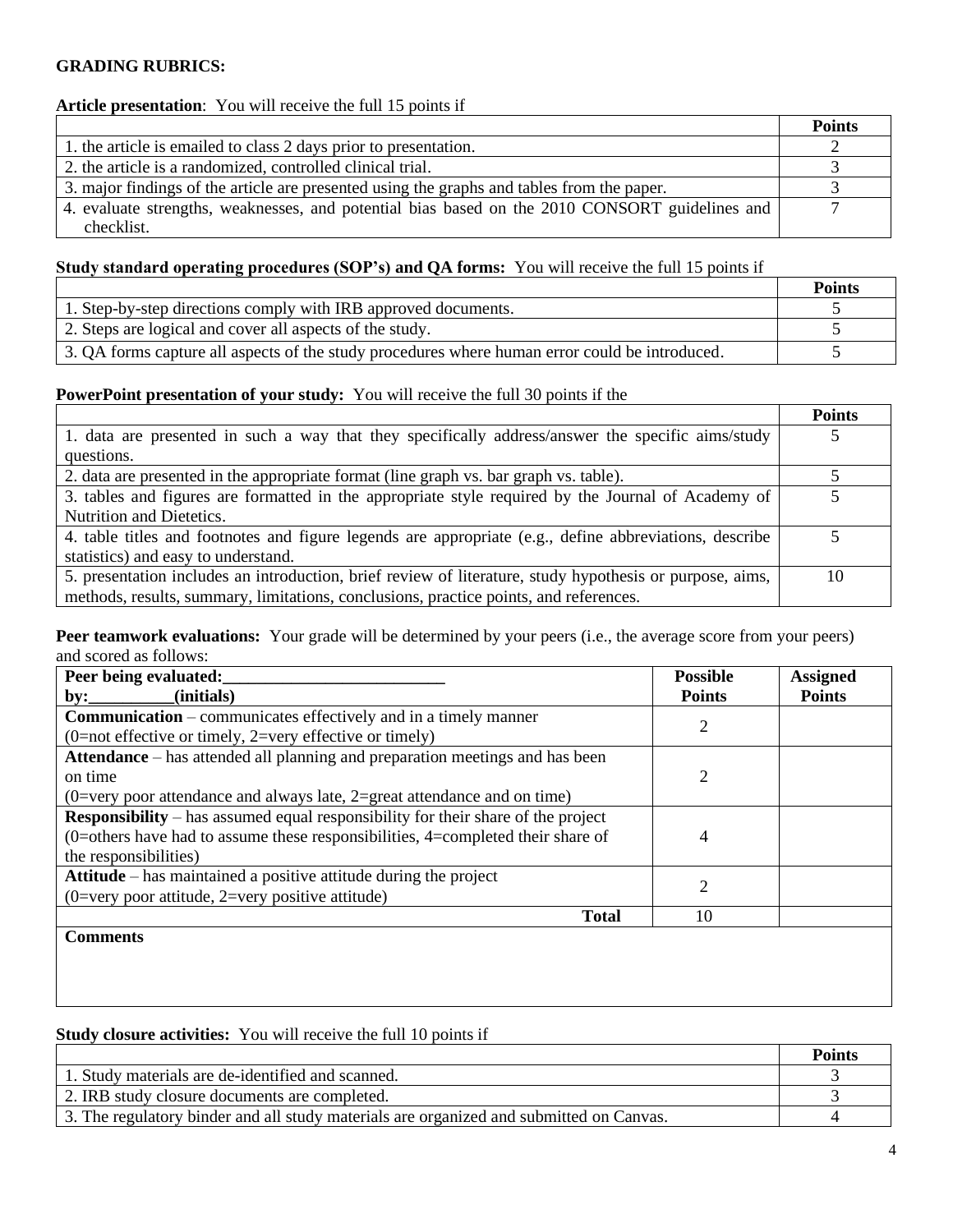# **Attendance/Participation Rubric**

Please use this rubric to score your attendance/participation in this course and provide an explanation for the score you've determined. The instructor will then use this information assign your final attendance and participation grade. *Adopted from Carnegie Mellon – Participation Rubric 11/19/14 https://www.cmu.edu/teaching/assessment/examples/courselevel-bycollege/cfa/tools/participationrubric-cfa.pdf*

| <b>Criteria</b>   | <b>Unsatisfactory-</b>                                                                                                                                            | <b>Developing</b>                                                                                                                                                       | <b>Accomplished</b>                                                                                                                                                     | <b>Exemplary</b>                                                                                                                                                                                                      | <b>Total</b> |
|-------------------|-------------------------------------------------------------------------------------------------------------------------------------------------------------------|-------------------------------------------------------------------------------------------------------------------------------------------------------------------------|-------------------------------------------------------------------------------------------------------------------------------------------------------------------------|-----------------------------------------------------------------------------------------------------------------------------------------------------------------------------------------------------------------------|--------------|
|                   | <b>Beginning</b><br>$0-1.6$ points                                                                                                                                | $1.7 - 1.9$ points                                                                                                                                                      | $2.0 - 2.2$ points                                                                                                                                                      | 2.3-2.5 points                                                                                                                                                                                                        | /2.5         |
| <b>Attendance</b> | 3 or more unexcused<br>absences                                                                                                                                   | 2 unexcused absences                                                                                                                                                    | unexcused absence                                                                                                                                                       | Attended all class sessions or<br>received approval for all<br>necessary absences                                                                                                                                     |              |
|                   | $0-1.6$ points                                                                                                                                                    | $1.7 - 1.9$ points                                                                                                                                                      | $2.0 - 2.2$ points                                                                                                                                                      | 2.3-2.5 points                                                                                                                                                                                                        | /2.5         |
| <b>Frequency</b>  | Student does not initiate<br>contribution & needs<br>instructor to solicit input.                                                                                 | Student initiates contribution<br>at least in half of the class<br>sessions                                                                                             | Student initiates contribution<br>once in each recitation.                                                                                                              | Student initiates contributions<br>more than once in each class<br>session.                                                                                                                                           |              |
|                   | $0-1.6$ points                                                                                                                                                    | $1.7 - 1.9$ points                                                                                                                                                      | $2.0 - 2.2$ points                                                                                                                                                      | 2.3-2.5 points                                                                                                                                                                                                        | /2.5         |
| <b>Quality</b>    | Comments are<br>uninformative, lacking in<br>appropriate terminology.<br>Heavy reliance on<br>opinion & personal taste,<br>e.g., "I love it", "I hate             | Comments are sometimes<br>constructive, with occasional<br>signs of insight. Student does<br>not use appropriate<br>terminology; comments not<br>always relevant to the | Comments mostly insightful<br>& constructive; mostly uses<br>appropriate terminology.<br>Occasionally comments are<br>too general or not relevant to<br>the discussion. | Comments always insightful<br>& constructive; uses<br>appropriate terminology.<br>Comments balanced between<br>general impressions, opinions<br>$&$ specific, thoughtful                                              |              |
|                   | it", "It's bad" etc.                                                                                                                                              | discussion.                                                                                                                                                             |                                                                                                                                                                         | criticisms or contributions.                                                                                                                                                                                          |              |
|                   | $0-1.6$ points                                                                                                                                                    | $1.7 - 1.9$ points                                                                                                                                                      | $2.0 - 2.2$ points                                                                                                                                                      | 2.3-2.5 points                                                                                                                                                                                                        | /2.5         |
| <b>Listening</b>  | Does not listen to others;<br>regularly talks while<br>others speak or does not<br>pay attention while others<br>speak; detracts from<br>discussion; sleeps, etc. | Student is often inattentive<br>and needs reminder of focus<br>of class. Occasionally makes<br>disruptive comments while<br>others are speaking.                        | Student is mostly attentive<br>when others present ideas,<br>materials, as indicated by<br>comments that reflect & build<br>on others' remarks.                         | Student listens attentively<br>when others present<br>materials, perspectives, as<br>indicated by comments that<br>build on others' remarks, i.e.,<br>student hears what others say<br>& contributes to the dialogue. |              |
|                   |                                                                                                                                                                   |                                                                                                                                                                         |                                                                                                                                                                         | <b>TOTAL</b>                                                                                                                                                                                                          | /10.0        |

**Explanation:**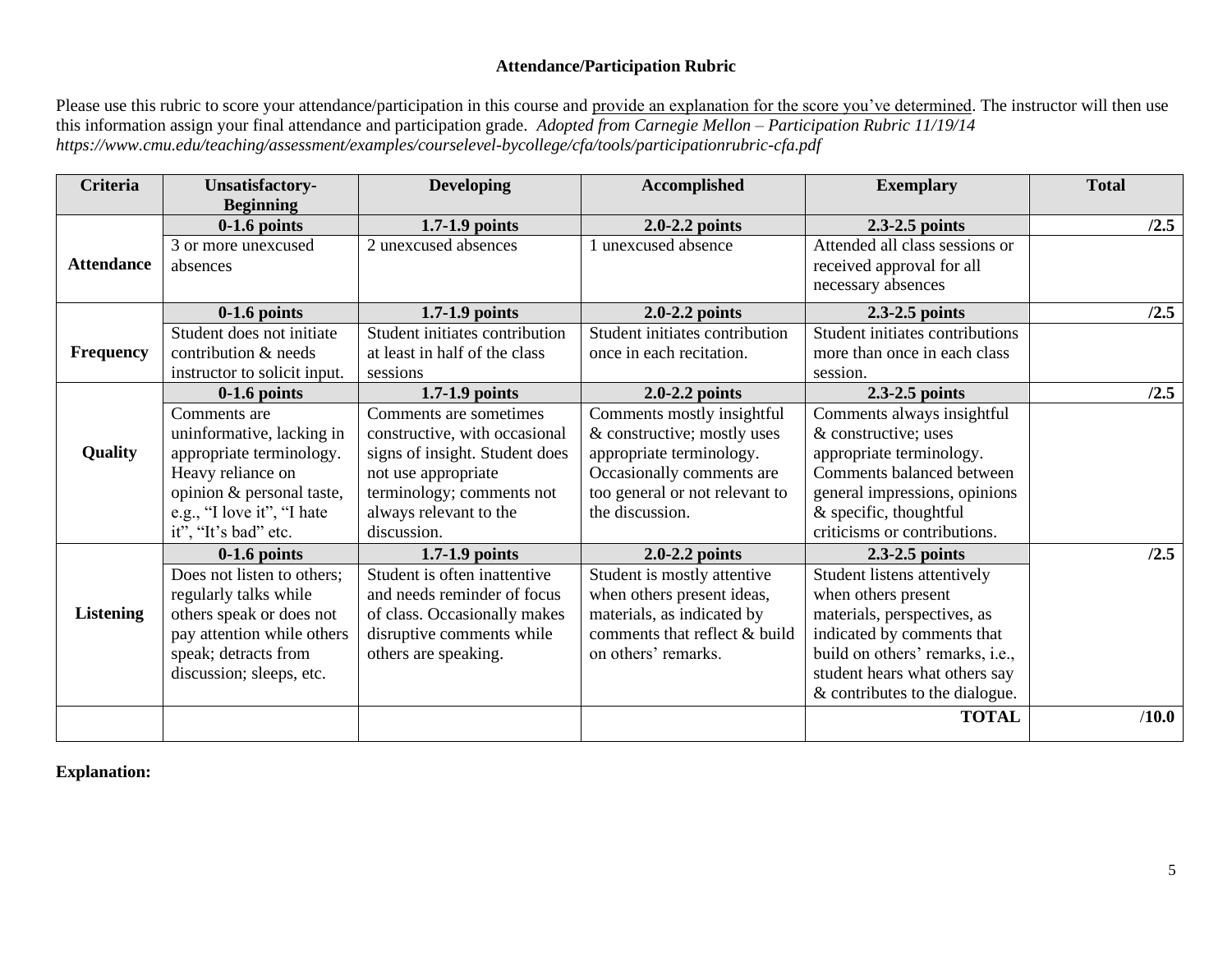# **OTHER INFORMATION:**

**Academic Honesty:** As a student at the University of Florida, you have committed yourself to uphold the Honor Code, which includes the following pledge: "*We, the members of the University of Florida community, pledge to hold ourselves and our peers to the highest standards of honesty and integrity.*" You are expected to exhibit behavior consistent with this commitment to the UF academic community, and on all work submitted for credit at the University of Florida, the following pledge is either required or implied: *"On my honor, I have neither given nor received unauthorized aid in doing this assignment*."

It is assumed that you will complete all work independently in this course unless I give explicit permission for you to collaborate on course tasks (e.g. in-class assignments). Furthermore, as part of your obligation to uphold the Honor Code, you should report any condition that facilitates academic misconduct to appropriate personnel. It is your individual responsibility to know and comply with all university policies and procedures regarding academic integrity and the Student Honor Code. Violations of the Honor Code at the University of Florida will not be tolerated. Violations will be reported to the Dean of Students Office for consideration of disciplinary action. For more information regarding the Student Honor Code, please see: [http://www.dso.ufl.edu/sccr/process/student-conduct](http://www.dso.ufl.edu/sccr/process/student-conduct-honor-code)[honor-code.](http://www.dso.ufl.edu/sccr/process/student-conduct-honor-code)

- **Software Use:** All faculty, staff and students of the university are required and expected to obey the laws and legal agreements governing software use. Failure to do so can lead to monetary damages and/or criminal penalties for the individual violator. Because such violations are also against university policies and rules, disciplinary action will be taken as appropriate.
- **Campus Helping Resources:** Students experiencing crises or personal problems that interfere with their general wellbeing are encouraged to utilize the university's counseling resources. The Counseling & Wellness Center provides confidential counseling services at no cost for currently enrolled students. Resources are available on campus for students having personal problems or lacking clear career or academic goals, which interfere with their academic performance.
- *University Counseling & Wellness Center,* 3190 Radio Road, 352-392-1575, [www.counseling.ufl.edu/cwc/](file:///C:/Users/henken/Documents/New%20courses/www.counseling.ufl.edu/cwc/) Counseling Services, Groups and Workshops, Outreach and Consultation, Self-Help Library, Wellness Coaching.
- *U Matter We Care*, If you or someone you know is in distress, please contact us at 352-392-1575 or visit [www.umatter@ufl.edu](file:///C:/Users/henken/Documents/New%20courses/www.umatter@ufl.edu) to refer or report a concern and a team member will reach out to the student in distress.
- *Career Connections Center,* First Floor JWRU, 392-1601,<https://career.ufl.edu/>
- *Student Health Care Center*, Call 352-392-1161 for 24/7 information to help you find the care you need, or visit [www.shcc.ufl.edu/.](file:///C:/Users/henken/Documents/New%20courses/www.shcc.ufl.edu/)
- *University Police Department,* Visit [www.police.ufl.edu/](file:///C:/Users/henken/Documents/New%20courses/www.police.ufl.edu/) or call 352-392-1111 (or 9-1-1 for emergencies).
- *UF Health Shands Emergency Room / Trauma Center,* For immediate medical care call 352-733-0111 or go to the emergency room at 1515 SW Archer Road, Gainesville, FL 32608; [www.ufhealth.org/emergency-room-trauma](file:///C:/Users/henken/Documents/New%20courses/www.ufhealth.org/emergency-room-trauma-center)[center](file:///C:/Users/henken/Documents/New%20courses/www.ufhealth.org/emergency-room-trauma-center)*.*
- *Field and Fork Food Pantry* located behind the FSHN Bldg (520 Newell Dr) is available to assist members of the campus community who experience food insecurity.
- *Student Success Initiative* [http://studentsuccess.ufl.edu](http://studentsuccess.ufl.edu/)
- *Student complaints,* Residential Course: [https://sccr.dso.ufl.edu/policies/student-honor-code-student-conduct-code/.](https://sccr.dso.ufl.edu/policies/student-honor-code-student-conduct-code/) Online Course[: http://www.distance.ufl.edu/student-complaint-process](http://www.distance.ufl.edu/student-complaint-process)
- *Technology help,* For help with technical issues call 352-392-4357.
- **Services for Students with Disabilities:** The Disability Resource Center coordinates the needed accommodations of students with disabilities. This includes registering disabilities, recommending academic accommodations within the classroom, accessing special adaptive computer equipment, providing interpretation services and mediating facultystudent disability related issues. Students requesting classroom accommodation must first register with the Dean of Students Office. The Dean of Students Office will provide documentation to the student who must then provide this documentation to the Instructor when requesting accommodation. 0001 Reid Hall, 352-392-8565, <https://disability.ufl.edu/>